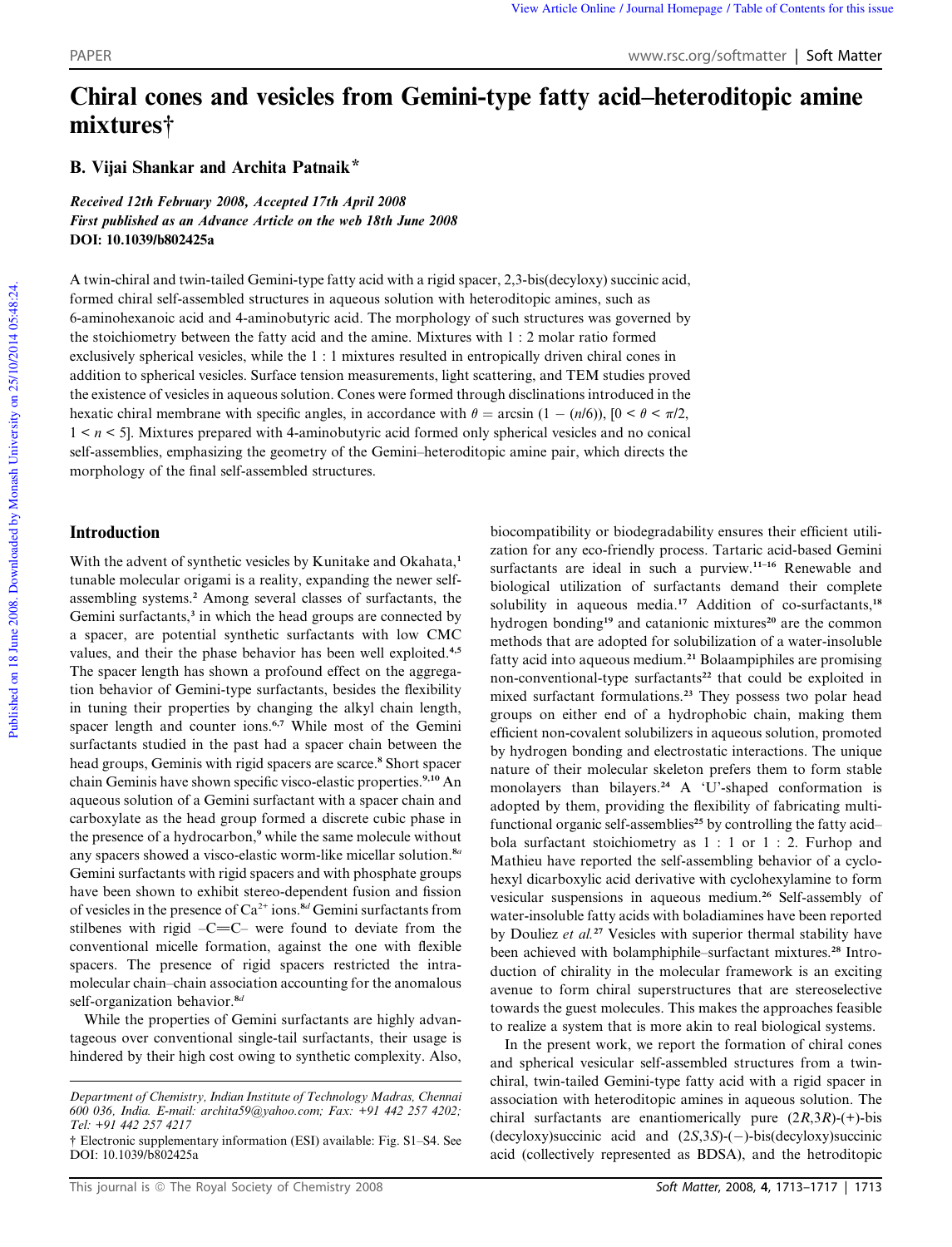# Experimental

## Synthesis

 $(2R,3R)$ -(+)-bis(decyloxy) succinic acid and  $(2S,3S)$ -(-)-bis (decyloxy) succinic acid were synthesized according to the reported procedure.<sup>29</sup>

## Conditions for self-assembly

0.5 M stock solutions of 6AHA and 4ABA were prepared in ultra pure water (Millipore-Academic). Mixtures of 6AHA–BDSA or 4ABA–BDSA were made by ultrasonicating appropriate dilutions of the amino acids from the stock solutions for 20 min. The mixtures were then warmed to 70 $\degree$ C followed by quenching in an ice bath. Heating and cooling were repeated at least three times to achieve a homogeneous milky translucent solution.

# Determination of CAC

The critical aggregation concentration (CAC) of the surfactants was determined by the Wilhelmy method (KSV, Finland) using a platinum plate sensor in a jacketed cell. Temperature was controlled by circulating water from a Julabo thermocontroller with an accuracy of  $25 \pm 0.5$  °C. The solution was stirred and allowed to stand for equilibrium at the set temperature before measuring the surface tension. The mean values of surface tension of the solutions were obtained from three concordant measurements.

## Light scattering measurements

Dynamic light scattering measurements were made using a Brookhaven 90 Plus particle size analyzer (Brookhaven Instruments, USA) in a quartz tube.

FTIR measurements were made using a Perkin–Elmer spectrometer. A drop of the solution was pressed between  $CaF<sub>2</sub>$ substrates and the spectrum was recorded in transmission mode.

X-Ray measurements were performed using a Rigaku-Miniflex diffractometer. The gel was spread on shallow glass well substrate and data acquisitions were made with a scan step of 0.02 degrees per min using a  $CuKa$  source.

#### **Microscopy**

Optical microscopy was performed using a Euromex microscope fitted with a color CCD camera (Samsung SD10) and transmission electron microscopy was done using a Philips CM12 electron microscope. The vesicle images were taken after staining with 1% phosphotungstic acid for 2 minutes on a carbon-coated copper grid (200 mesh SPI, Electron Microscopic Sciences, USA).

# Results and discussion

The molecular structures of the amphiphiles studied are shown in Chart 1. Mixtures of 6AHA–BDSA or 4ABA–BDSA in water were prepared in the concentration range 0.1 to 50 mM with molar ratios 1 : 1 and 1 : 2. Surface tension measurements for the 1 : 2 solutions (as shown in Fig. 1) revealed the critical aggregation concentration of 0.078 mM for 4ABA and 0.144 mM for 6AHA, respectively. This suggests 4ABA to be more efficient in solubilizing BDSA than 6AHA. Optical micrographs of 1 : 2 mixtures (10 mM) revealed vesicular clusters and spherical vesicles, as shown in Fig. 3a and 3b. TEM micrographs of a 0.25 mM solution of the 1 : 2 mixtures, as shown in Fig. 3c and 3d revealed vesicular structures being formed, while a 50 mM solution upon standing over a week transformed into an opaque gel-like phase. Optical micrographs of the gel under crossed polarizers appeared birefringent with interference hues, characteristic of the crystalline phase. Light scattering measurements of vesicular solutions revealed ensembles of 200–350 nm in size (*vide* Fig. 3) and were in conformity with the TEM results. The FTIR spectrum showed  $v_{\text{CH}_2}$  at 2850 cm<sup>-1</sup> and  $\delta_{\text{CH}_2}$  at 1455 cm<sup>-1</sup> and 1470 cm<sup>-1</sup>, while  $\delta_{\text{CH}_2}$  for the pristine AHA was observed at 1411 cm<sup>-1</sup> (see ESI†). The observed peak positions of the symmetric  $2850 \text{ cm}^{-1}$  and antisymmetric 2928 cm<sup>-1</sup>  $v_{\text{CH}}$  stretching modes of the methylene groups were close to those observed in crystalline *n*-alkanes having all-*trans* conformation.<sup>30</sup> A similar shift, in layered organic hybrid systems of long chain systems was attributed to



Chart 1 Molecular structures of the Gemini amphiphile and the amino acids under study.



Fig. 1 Surface tension profiles of 1 : 2 BDSA–6AHA and BDSA–4ABA binary solutions showing the CAC values of 0.144 and 0.078 mM (with respect to BDSA), respectively.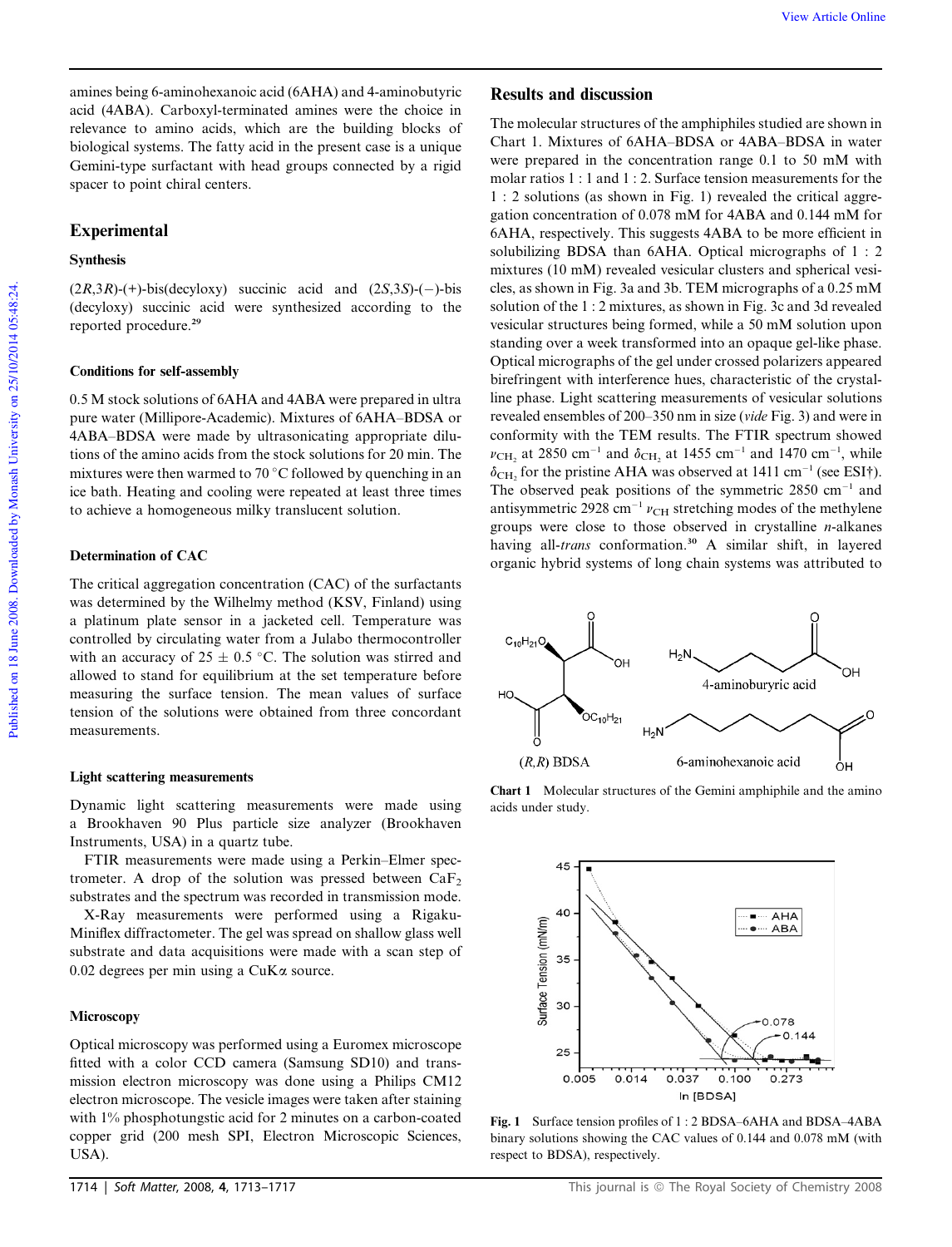

Fig. 2 Wide-angle X-ray diffraction pattern of the BDSA–6AHA gel. The inset shows the SAED pattern and the hexagonal arrangement of BDSA–6AHA pairs.

the presence of all-*trans* conformation of the alkyl chains.<sup>30</sup>*<sup>b</sup>* The absence of splitting of the  $1470 \text{ cm}^{-1}$  band in the present case indicates weak intermolecular interactions between the alkyl chains<sup>30</sup>*<sup>c</sup>* suggesting them to be in all-*trans* conformation with few in *gauche* conformation. X-Ray diffraction of the gel phase showed  $2\theta = 20.7^{\circ}$  corresponding to a '*d*' value of 4.2 Å (*cf.*) Fig. 2), inferring the formation of a hexatic rotator phase with a loss of order from the regular hexagonal phase.<sup>31,32</sup> The loss of order was ascribed to local distortion fluctuations in the hexagonal phase. The phase transition behavior in the condensed phase region of Langmuir monolayers are similar to the untilted

phases of alkanes.<sup>33</sup> Accordingly, the electron diffraction pattern of BDSA monolayers at the air–water interface and molecular dynamics simulation studies revealed the formation of a hexagonal lattice,<sup>34</sup> as depicted in the inset of Fig. 2. We infer from the above experimental observations that the BDSA–amino acid membranes adopt a hexatic rotator phase with the symmetrical (parallel-packed) or unsymmetrical (antiparallel-packed) membranes.<sup>35</sup> At a molar ratio of 1 : 2, the membrane formed was symmetrical, which resulted in spherical structures.

## Formation of conical self-assembled structures

Interestingly at 1 : 1 molar ratios, the 6AHA–BDSA mixtures revealed conical structures in addition to spheres, as shown in Fig. 4. Attempts have been made in the literature to explain the formation mechanism of self-assembled cones.<sup>36</sup> Tsonchev *et al.* developed a geometric packing analysis for the packing of amphiphiles, where the unit structures were assumed to be hard cones.<sup>37</sup> However, the theory was only valid in the limit of very large number of unit structures in a single cluster. A cone could be considered to be formed from a hexagonal lattice by introducing Gaussian curvature through disclinations.<sup>38</sup> Disclinations are topological defects created by cutting a wedge of angle 60<sup>o</sup> from a hexagonal plane followed by rejoining the cut edges. Douliez explained the formation of conical assemblies from fatty acids through hexagonal disclinations.<sup>39</sup> A conical structure would result on creating such disclinations with different angles in accordance with  $\theta = \arcsin [1 - (n/6)]$ , where  $0 \le \theta \le \pi/2$  and the number of disclinations '*n*' restricted as  $1 \le n \le 5$ . Therefore, in the present case, the formation of conical structures from BDSA–6AHA could be conceived to be formed through the hexagonal disclinations. The calculated angles for the experimentally observed conical self-assemblies illustrated in Fig. 4a were 19.5°, 30° and 56.4° corresponding to  $n = 4$ , 3 and 1,



Fig. 3 Optical micrographs of 10 mM 1 : 2 mixtures (a) BDSA–6AHA and (b) BDSA–4ABA showing spherical vesicles and spiral vesicular clusters. (c) TEM micrograph of a 1 : 2 mixture of 0.25 mM BDSA–6AHA and (d) 0.25 mM BDSA–4ABA with the respective size distribution.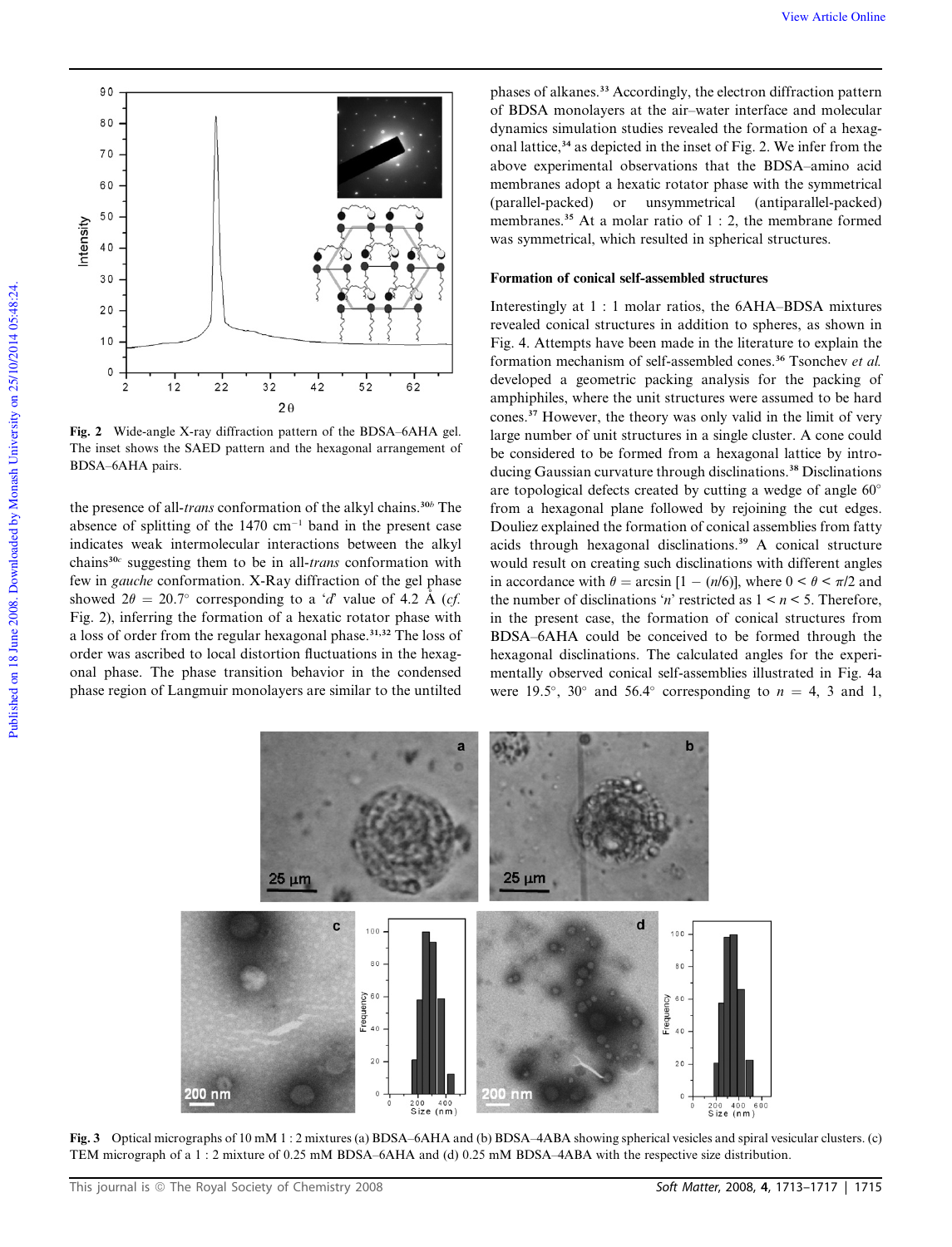

Fig. 4 Optical micrographs under differential interference contrast mode showing conical self-assembly from 0.1 mM, 1 : 1, BDSA–6AHA mixture in aqueous solution (scale bar represents 5  $\mu$ m). (b) Mechanism of  $\pi/3$  wedge disclination from a hexagonal lattice to result in a chiral conical structure. (c) Chiral cones resulting from hexagonal disclination from enantiomerically pure BDSA (the amino acids are omitted for clarity).

respectively. We were able to observe conical structures with the above specified angles, however, all possible angles in accordance with  $1 \leq n \leq 5$  are possible.

Conical self-assembly is an entropically controlled means of forming aggregates without edges through Gaussian curvatures in their supramolecular morphology. The fatty acid BDSA in the present case possesses two chiral centers, attached to the head groups. Therefore, the membranes formed from enantiomerically pure molecules are indeed chiral in nature. The conical structures therefore would possess intrinsic chirality in their membrane structure, schematically shown in Fig. 4b. When a membrane is formed of chiral amphiphiles, the chiral interaction controls the packing with non-zero angle with respect to their nearest neighbours.<sup>40</sup> Such a restriction imposed on the packing will induce an orientation that is energetically stable in its close-packed state, and has been phenomenologically explained by various theories.<sup>41,42</sup> Besides, the membrane from the twin-chiral, twin-tailed BDSA forms are stabilized through hydrogen bonding with the polar heads of the amino acids and the carboxyl groups at one end.

When the BDSA–6ACA mixtures were heated and cooled, disclinations/defect sites were created, resulting in conical structures. The associated chiral elasticity in the membrane favored the bending of the membrane at the disclination point resulting in the formation of conical structures. The BDSA– AHA membranes are fluid enough in solution to undergo disclination-induced folding during repeated freeze–thaw cycles, resulting in self-assembled cones. Furthermore, probable competition between the intrinsic chiral bending with the vicinal chiral centers and the rigid C–C spacer could exist, making the membrane more fluid against the strictest close packing, as seen in crystalline alkanes. Therefore, cones of enantiomeric membranes are related through mirror plane symmetry with opposite handedness of the twist angle  $\phi$ , as shown in Fig. 4b. Such a phenomenon is akin to the disclination induced conical folding of a graphite sheet.<sup>43</sup>

Racemic mixtures of fatty acids–amino alcohols have been reported to form only tubular self-assembly arising from chiral discrimination.44,45 A chiral-symmetry breaking is expected from a racemic mixture, where the reflection symmetry is lost even in the fluidic phase. However, in the present study, the racemic BDSA were not able to form conical or tubular assemblies, but only resulted in spherical structures. The absence of specific selfassembled structures other than spheres implies that the BDSA– amino acid pairs exhibit a heterochiral interaction. This is in line with our recent report that a mixture of racemic BDSA– tetraalkyl ammonium surfactant mixture did not form any selfassembled product; however the enantiomeric forms resulted in Gaussian twisted fibres.<sup>46</sup>

Aggregate geometries are governed by molecular shape, concentration and the temperature of self-assembly. In the present case, we found that the primary assembly, *i.e.* the single BDSA–amino acid pair is controlling the final assembly. The formation of an unsymmetrical membrane could be perceived as a secondary structure, stabilized by non-covalent forces like electrostatic, van der Waals interactions and hydrogen